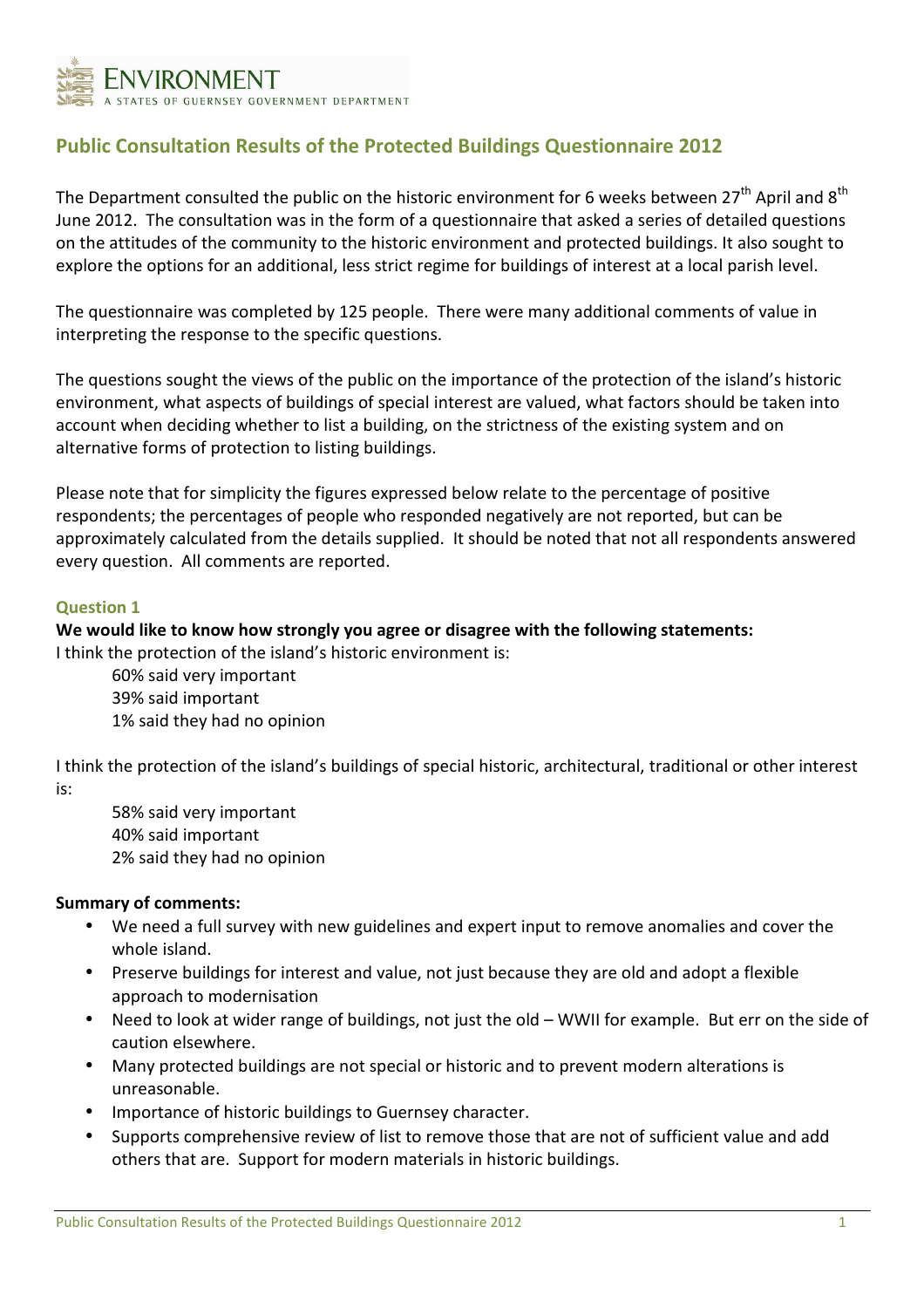- Need to preserve historic buildings but not large numbers of more recent buildings (under 100 years old)
- Listed buildings should be exceptional most homes should be free of special controls.
- Support for protection of the island's historic buildings on a graded and selective basis.
- Groups of buildings whose value is greater than any individual building in the group should be protected.
- Parts of buildings which are less highly prized than the whole should not be protected.
- Unique buildings should be maintained and preserved but specific criteria are needed for houses, which have to be adaptable to modern conditions or they will become dilapidated.
- Views of, and from, protected buildings should also be protected.
- Protection of exceptional buildings is easily justified, but many in St Peter Port and other parts of the urban area are protected with little justification. This inhibits modern repairs and adds costs to maintenance that many households cannot afford.
- Gothic revival buildings of 1860s not sufficiently recognised.
- Protection has to be realistic and reasonable.
- Protected buildings must be worthy of that protection and the features that are of value should be clearly noted – not every element of every protected building should be slavishly protected.
- History and identity should be passed on to future generations by protecting them while adapting to the needs of those using them.
- New development should reflect the context of the historic environment.
- The protection of buildings of historic or architectural interest is unarguably important but must not inhibit reasonable and urgent repair, the adaptation of buildings to new uses or the replacement or improvement of unimportant elements of buildings. Modern and economical methods and alternative options of merit should be encouraged rather than rigid standards of conservation.
- Protection should be sensible, practical and not an undue burden on building owners.
- Buildings of limited value should not be listed (often Conservation Area status will suffice), and a grading system should be applied to the rest. Relatively ordinary features of protected buildings should not be over-protected and imaginative proposals for re-use should be encouraged.
- Grants for expensive, historically authentic repairs should be given or buildings will become dilapidated.
- The Environment Department should adopt a positive attitude and work constructively with protected building owners wishing to renovate their property.
- Communities should revere the historic buildings of significance to their way of life and history.
- There are buildings of very significant value not on the list 'their souls are being destroyed.'
- Protection is very important but should not inhibit modernisation, for example of windows.
- The current list is very inconsistent with similar houses being treated differently.
- Modern upgrading should be allowed for protected buildings indoor sanitation, double glazing, insulation.
- Protection of internal features of private houses is unimportant.
- The relics of the German occupation should be protected.
- All pre-1900 farmhouses should be protected.
- Too much demolition and alteration has taken place, and not enough upgrading with traditional materials and methods. Cheap is not always best.
- Grading of interest should determine the level of protection required.
- The historic environment is part of our heritage and cultural identity, our sense of who we are as a community. Its protection is essential.
- The old does not automatically have merit and there are practical modern alternatives giving the same effect as historic materials.
- Town needs protection from developers.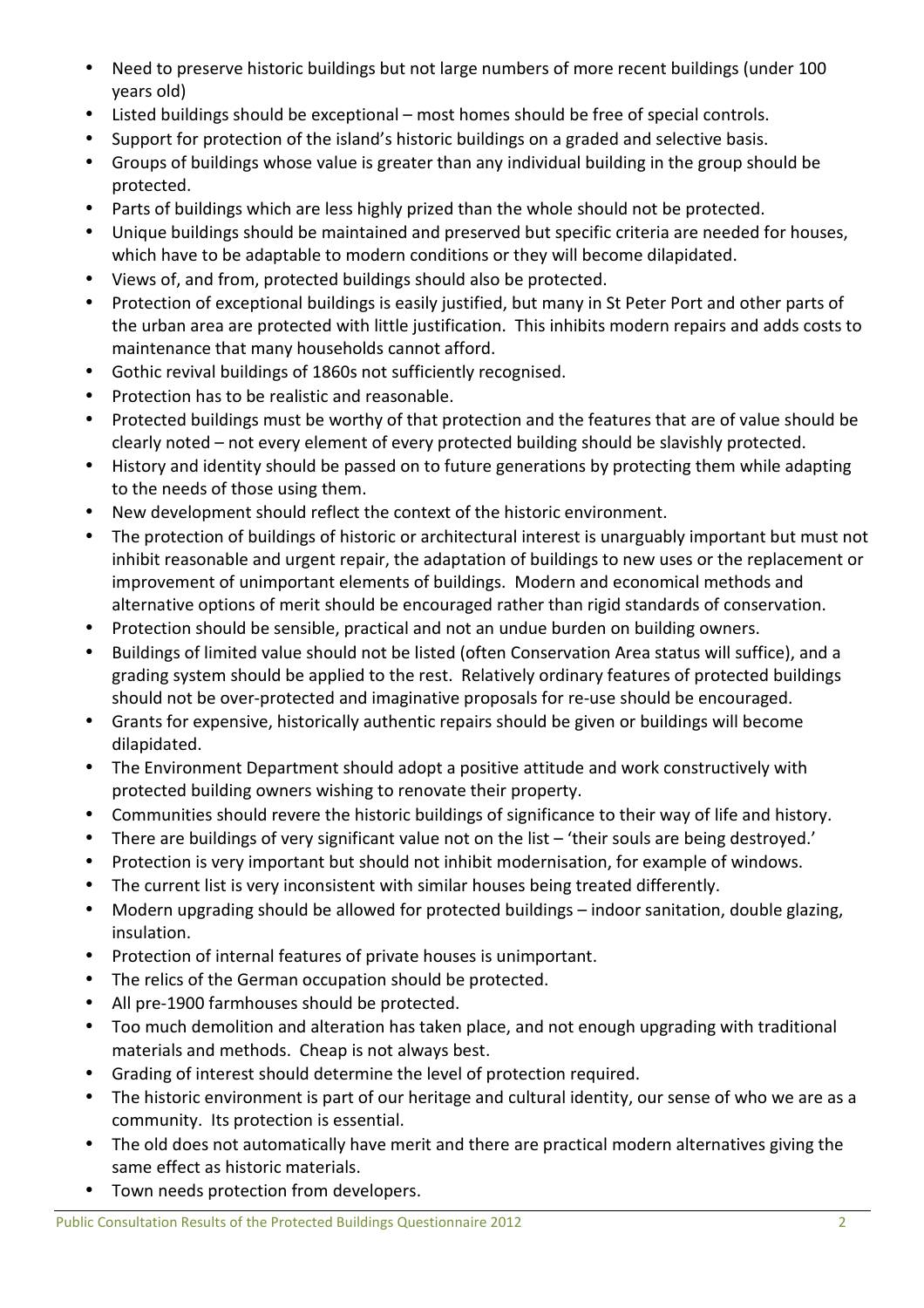- The current protected buildings list is inconsistent and incomplete.
- Interiors of historic buildings are frequently overlooked and destroyed by modern materials and features. Grants or tax credits should be given to encourage authentic preservation.

### Department's Commentary

Responses to this question demonstrate overwhelming support for the protection of the historic environment and of the island's buildings of historic, architectural, traditional and other special interest.

The comments made reflect this strong support for protection. A significant number of comments were also concerned with how protection is achieved; issues of cost, of the need for buildings to be modernised, for protection to be proportionate to the quality of the building are mentioned here, as among comments on other questions in the survey.

### Question 2

I value the island's buildings of special historic, architectural, traditional or other interest because: They are part of my feeling of identity as an islander:

34% said they strongly agree 39% said they agree 22% said they had no view either way

They are part of the community's shared history 44% said they strongly agree 52% said they agree 4% said they had no view either way

They give a good impression of Guernsey to the World

35% said they strongly agree

51% said they agree

12% said they had no view either way

They add to our knowledge of how past generations lived and worked

36% said they strongly agree

50% said they agree 12% said they had no view either way

They are of educational interest

28% said they strongly agree

52% said they agree

16% said they had no view either way

They support the economy

14% said they strongly agree 30% said they agree 30% said they had no view either way

They attract visitors to Guernsey 25% said they strongly agree 45% said they agree 18% said they had no view either way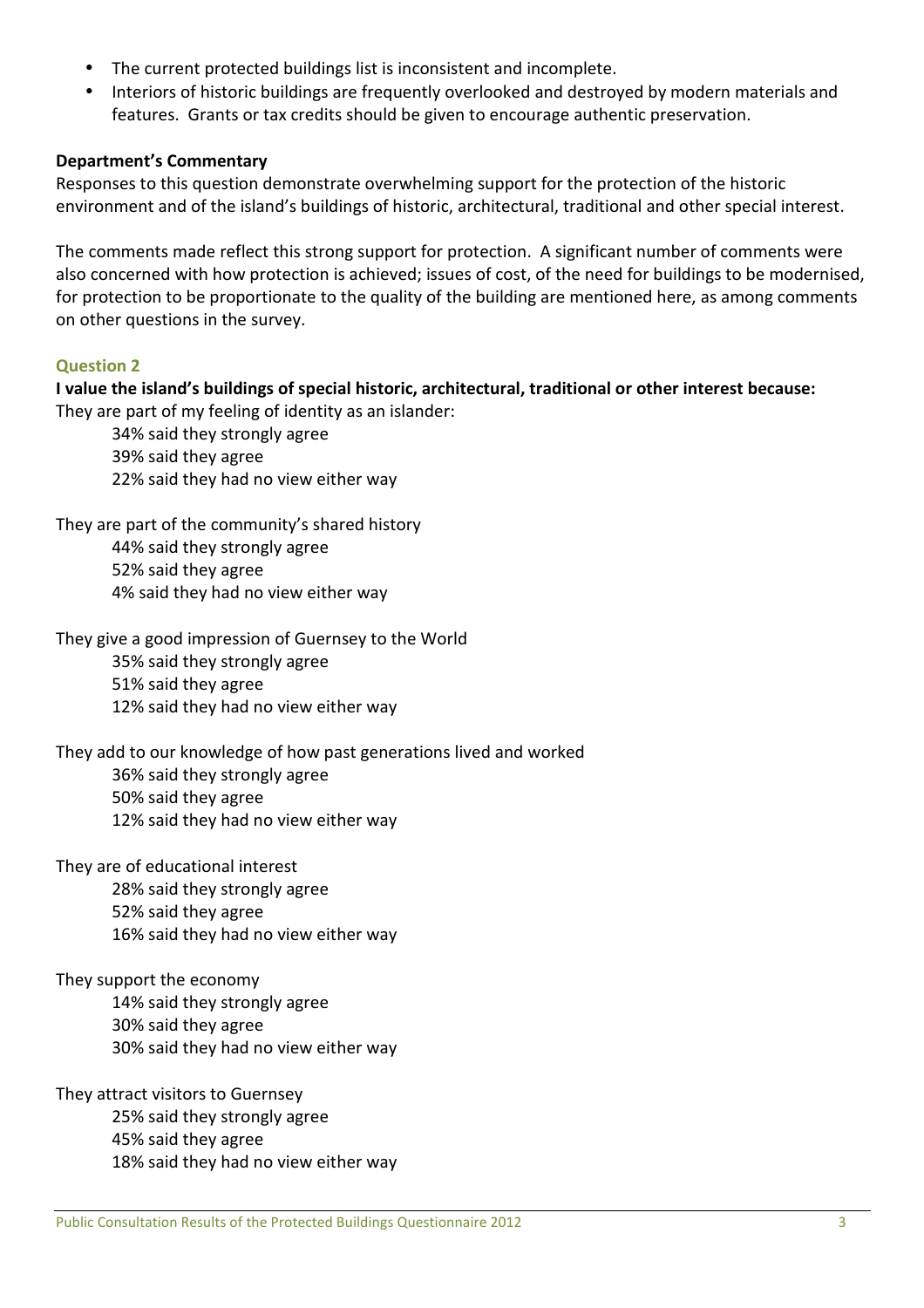They are attractive and interesting to look at

34% said they strongly agree

53% said they agree

10% said they had no view either way

They are important to the quality of island life

27% said they strongly agree 39% said they agree 21% said they had no view either way

- We owe it to future generations to protect our heritage.
- Not all buildings of real value or attractive to local people and do not support a fast moving economy.
- The survey asks obvious questions and does not address problems of over-listing and unrealistic restrictions.
- Buildings are of value if maintained and used there has to be a balance if controls are so strict that they discourage this.
- Some landmark buildings contribute to the economy whilst listing others limits their economic use and viability.
- Protecting buildings is meaningless without appropriate enforcement. Investigation of archaeological remains should be required before any development. New uses should be found for redundant buildings.
- Protected buildings add to our knowledge of local construction and architecture and to the character of the island.
- Guernsey's heritage of ancient buildings is unique and of international importance
- Buildings 'tell part of the island's history that can't be told in books.'
- General agreement about the values of historic buildings, but we don't need large numbers listed to retain historical knowledge. Better a very selective list which the States are more involved in maintaining. Many current protected buildings do not reflect the values described.
- Art research and tourism would benefit from more research into historic architects builders and people.
- Values difficult to disagree with but difficult to relate to individual existing or future potential protected buildings.
- These values, used as criteria, would produce a very extensive list.
- These values help define Guernsey as a unique place with a unique identity.
- Sense of place comes from layers of history forming a continuum with the present a living town not a museum.
- Education and information are the key to protecting buildings.
- Not all protected buildings are attractive to look at.
- Need to provide continuity with our past and demonstrate that we value it.
- Keep up the good work.
- Protected buildings are part of the future as well.
- Historic significance is important even if the building is not attractive or interesting in other respects.
- Commemorative and inspirational values are important.
- Historic buildings can inform future aesthetics.
- Historic buildings can be restrictive to modern commercial use consider keeping only exterior. Recording information can be as good as keeping the building.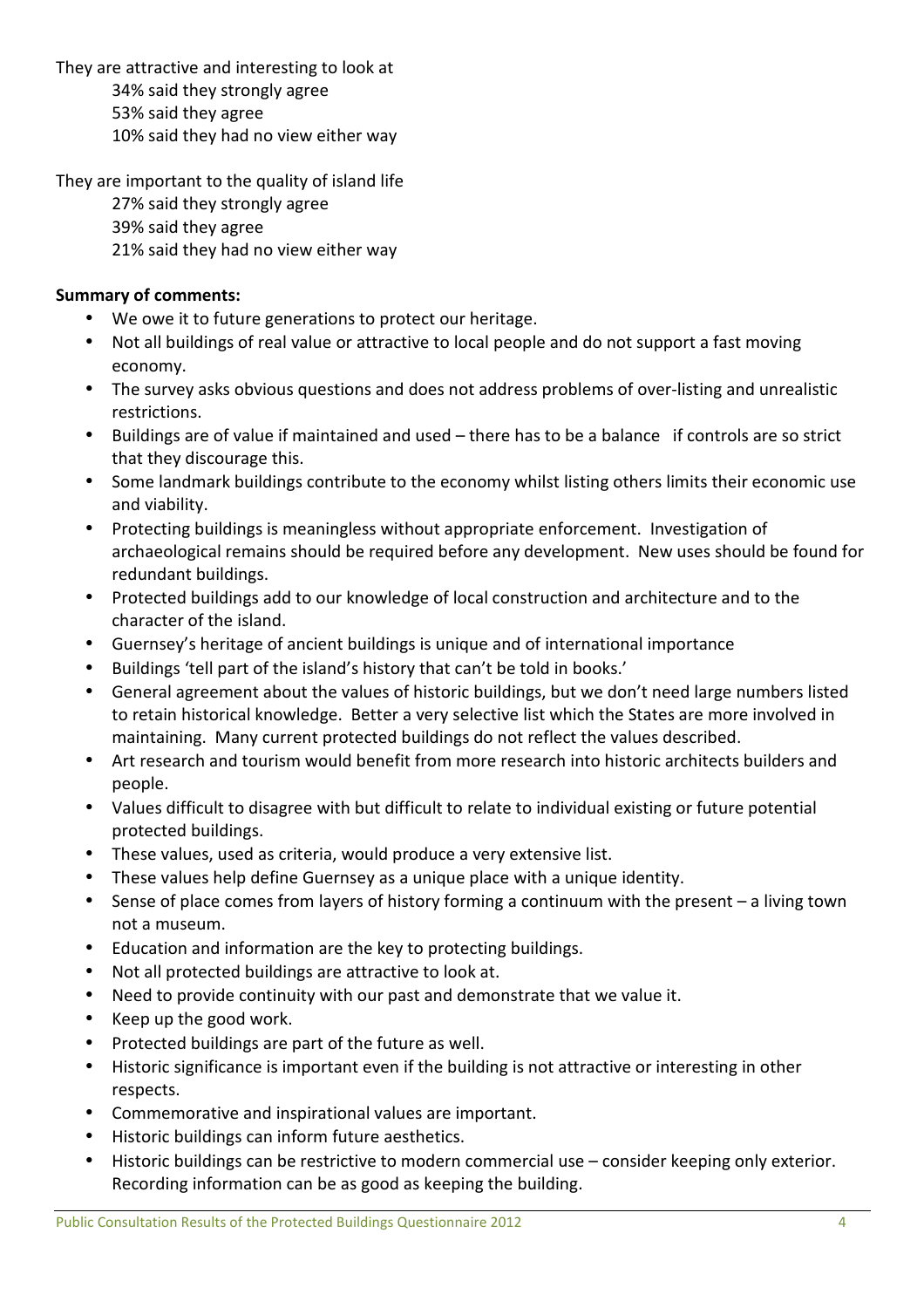• Protection gives the message we care for our shared environment.

#### Department's Commentary

All of the values set out in this question received strong support, but there is some gradation between them. The most valued aspect of protected buildings is that they are part of the community's shared history – 95% agreed or strongly agreed with this statement.

Other aspects were also strongly valued. Between 85% and 87% agreed or strongly agreed that they valued the island's special buildings because they add to our knowledge of how past generations lived and worked, because they give a good impression of Guernsey to the world and because they are attractive and interesting to look at.

A slightly lower proportion valued them for their importance to education (80%) and to islanders' sense of identity (74%).

The lowest levels of agreement/ strong agreement were for the attraction of visitors (70%), importance to the quality of life (66%) and support to the economy (44%).

The comments suggest other values such as the way they provide continuity with the past, their role in inspiring the future and the importance of commemorative and inspirational values.

These results demonstrate a belief in a range of reasons to value the built heritage; distinctions in gradation do not support hard and fast conclusions, but it is interesting that there is such strong agreement about the idea of a shared heritage. The value of protected buildings as evidence of the past and as interesting and attractive objects appear more important than less tangible assets like quality of life, education and identity, leaving the economic value relatively less valued.

Comments generally confirm the high value that the respondents place on the island's built heritage and the concern that it is not lost.

Many comments in this section are concerned with the best way to ensure the protection of buildings of special interest. The inconsistencies of the current list are noted. The need to ensure that too strict a policy on conservation does not inhibit repair and maintenance or the creative re-use and adaptation of buildings and that it is proportionate to the quality of the building concerned emerges as a theme.

#### Question 3

When deciding whether to protect a building of special interest, the following is important: Its age

23% said they strongly agree 45% said they agree 20% said they had no view either way

Its historic associations

44% said they strongly agree 50% said they agree 6% said they had no view either way

Its architectural style/attractive appearance 37% said they strongly agree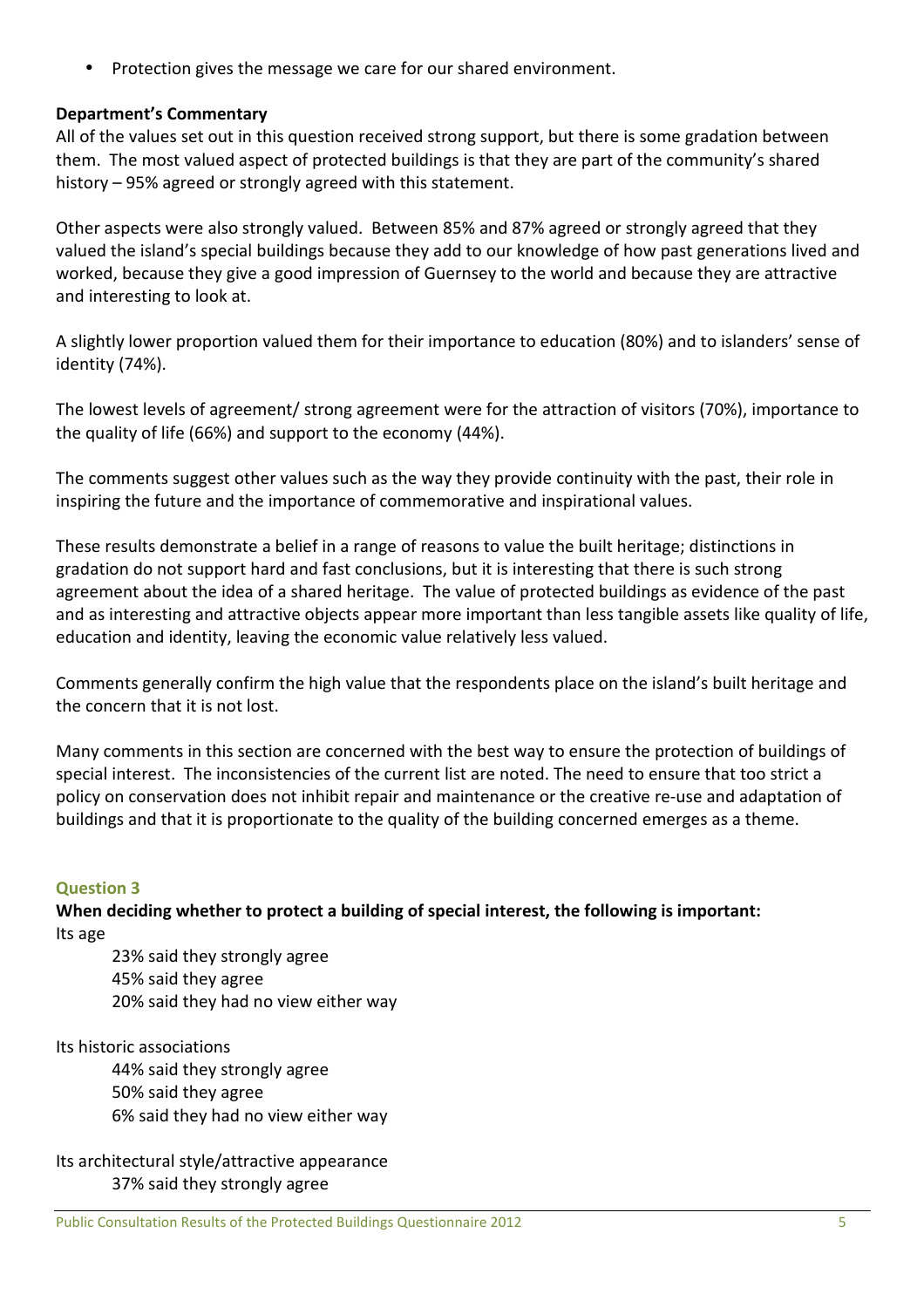49% said they agree 10% said they had no view either way

Its value as a fine example of technical ingenuity

26% said they strongly agree

47% said they agree 13% said they had no view either way

Its value as a fine example of a particular type of building e.g. church or school

37% said they strongly agree 50% said they agree

11% said they had no view either way

- Value to the community is important
- The current list is very hit and miss full review is required. Full review and better information on what is to be protected needed but does the Dept have the resources for this? Sceptical about protecting interiors.
- Uniqueness is most important. Need flexibility about adaptation.
- Where minor items are not in keeping with refurbished buildings they could be recorded and then removed.
- Practicalities are important. More selection should be used.
- Criteria difficult to apply to parts of the heritage, such as WWII buildings that are not attractive but of historic interest.
- It is important to compare similar buildings and only list the best.
- Minor alterations in modern materials should be allowed.
- A singular noteworthy building in the landscape is important.
- Age is not necessarily the criteria  $-$  quality should count.
- Modern materials and craftsmanship often superior to traditional.
- Historic buildings adapted and changed with the times, and this should continue.
- Age not the most important factor. Some new examples should be protected e.g. Liberation Monument
- Group value important
- Rarity important
- Age not the most important criteria and modern material should be permitted.
- Age is the most important criteria. All churches should be protected.
- Buildings like the Odeon should have been protected.
- More recent architectural styles such as arts and crafts and art deco should be considered.
- Listing should specify what it is important to protect after expert inspection rather than give blanket protection. Future maintenance costs should be considered.
- Fine examples of later periods should be considered eg art deco
- The whole range of buildings from fishermen's cottages to Georgian and Victorian villas.
- Group value is important. Some more modern buildings should be protected where they fit their context.
- Townscape contribution
- Relationship to historic events
- Value to the community and impact on the environment
- Age should be no barrier
- Technical innovation in an ugly building should not lead to protection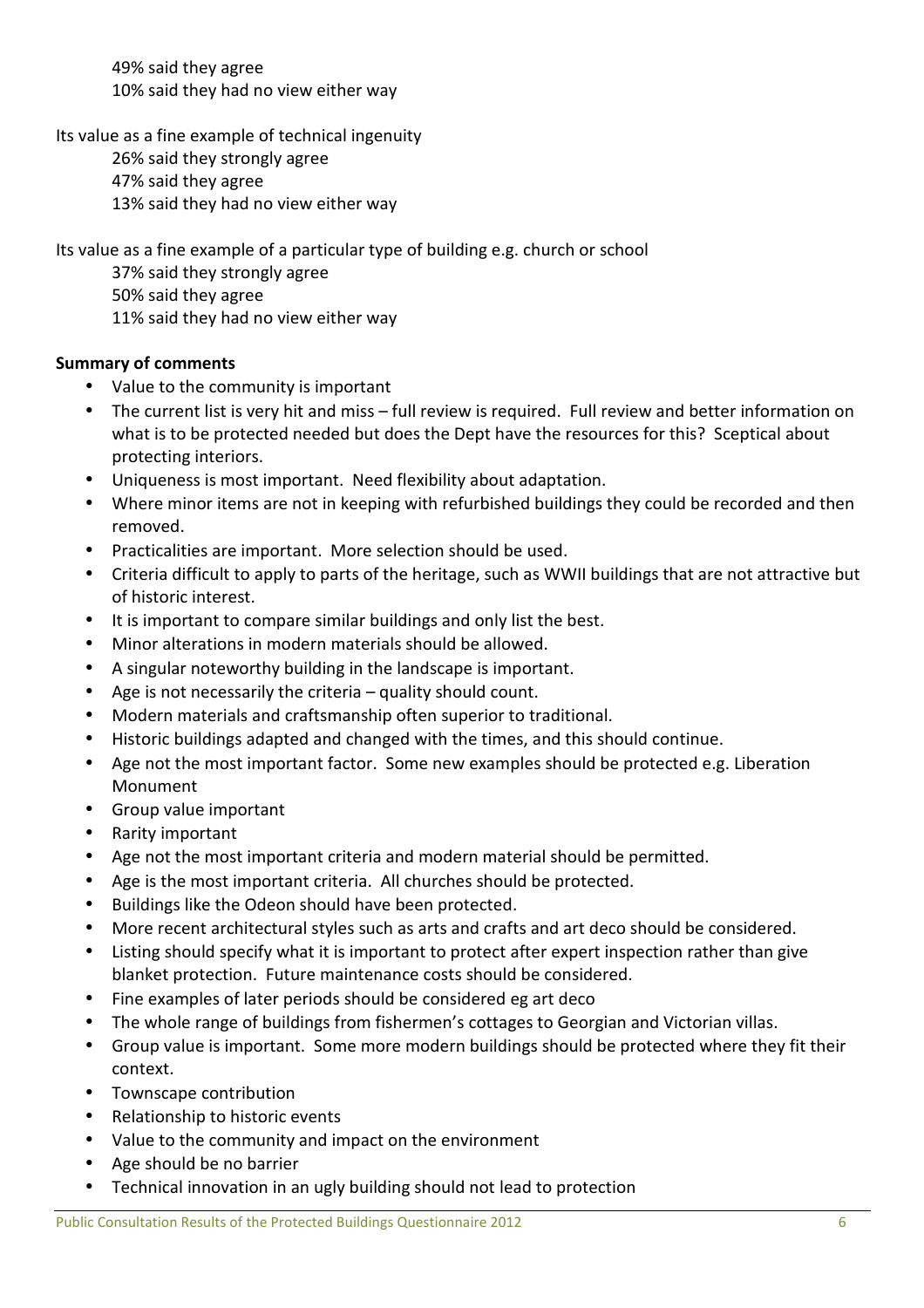- L'Angle Tower, Fort Richmond, Guernsey brewery, Mirus Battery, boys Old Grammar, Old Mill unique buildings important
- Archaeological, educational and commemorative values important

### Department's Commentary

This question is concerned with the importance of characteristics and qualities of buildings when deciding whether to protect them. The most important finding is the high degree of agreement with all of the suggested aspects.

A similar proportion of respondents agree that each aspect is important (between 45% and 50%). When the proportion of 'strongly agree' responses is added, a gap opens up between age (at 68%) and technical ingenuity (at 74%), which fall below the others - historical association (93%), architectural style (86%), traditional materials and craftsmanship (79%), and value as a fine example (87%).

In the case of 'age' this is for two reasons – buildings are not valued 'just because they are old' and, the other side of the coin, buildings from more recent periods are also considered interesting and important. This is significant in view of other findings of the questionnaire about attitudes toward age as a factor influencing whether or not a building should be listed.

#### Question 4

#### Which of these statements do you agree with?

Only the most exceptional buildings should be protected 23% said they strongly agree 35% said they agree 6% said they had no view either way

The more recent the building, the more exceptional its quality to merit protection

12% said they strongly agree 31% said they agree 16% said they had no view either way

Buildings should be more likely to be protected if they survive in an unaltered form

15% said they strongly agree 34% said they agree 21% said they had no view either way

Buildings should be more likely to be protected if they are a rare survivor 44% said they strongly agree 46% said they agree 7% said they had no view either way

Buildings should be more likely to be protected if they have an interesting interior 18% said they strongly agree 27% said they agree

29% said they had no view either way

- Each building on its merits
- Interiors rarely seen or appreciated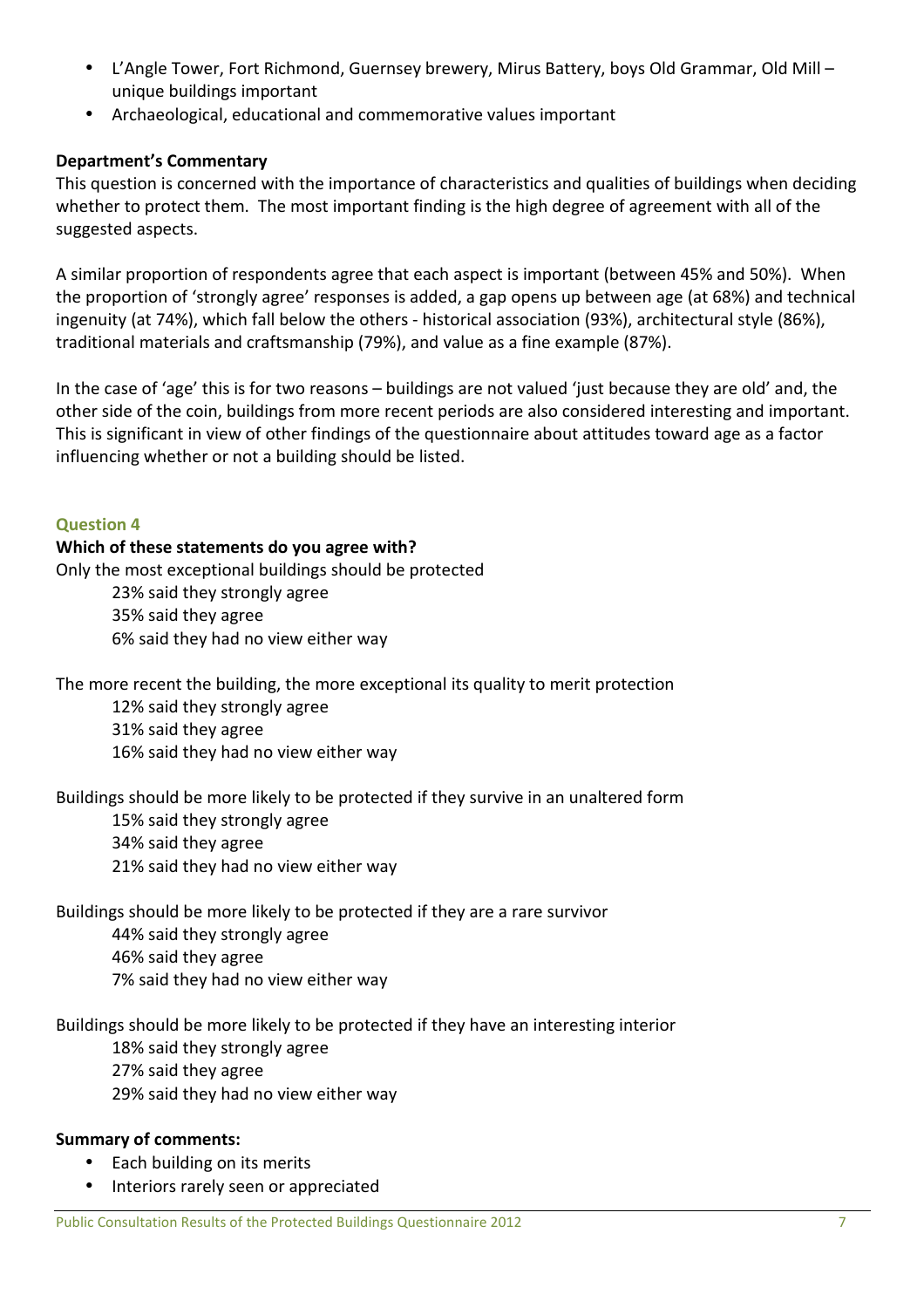- Criteria subjective.
- Difficult to balance the statements some seem mutually exclusive
- Need to define exceptional and interesting
- Protection should not be to the detriment of the building
- Individual assessment of buildings and groups of buildings rather than a generalised approach
- Admirer of the Generali building
- There is no co-ordination about the existing list.
- Buildings under threat should be more likely to be listed.
- Interiors and less visible parts of buildings should always be taken into account.
- Blanket formulae should not be applied should depend on the individual building.
- Monuments, walls, other historic structures and archaeology should also be protected.
- Protection should not extend to uninteresting interior encourages poor levels of maintenance.
- All these factors need to be considered.
- Special features such as tourelles and panelling should be considered when deciding whether to protect a building.
- What the building tells us about Guernsey and the way it has changed and adapted over the years should be considered.
- A finer consideration of the types and nature of buildings gradings would help avoid generalisation.
- Problem of listing interiors when the public has no access to or interest in them.
- Survival from the past is somewhat random and does not guarantee special interest.
- We should use and adapt what we have before building new.
- Interiors of buildings should only be the owner's concern unless it is likely to be accessible by the public.
- Guernsey farmhouses should not be split into separate units.
- Interior are worth protecting but the new rules must be specific to ensure the correct level of protection and also the reasons why.
- A grant system should be set up to defray the costs of maintenance for those without the financial ability to undertake works to the States' conservation specifications.
- A building should have more than one or two interesting features to justify listing it.
- Only the part that is of interest should be listed e.g. an interesting fireplace.
- Definitions of special quality will inevitably be subjective.
- It should be possible to seek to bring protected buildings back to their original condition.
- The total selection of the list should represent the diversity and rarity of the local historical environment.
- Modest protection could apply to a large number of buildings but strict protection would need to be limited to a smaller number - i.e. numbers should be a function of the degree of protection.

### Department's commentary

This question addresses specific aspects of how judgements are to be made about listing and how the threshold should be set.

The two statements with the highest degree of agreement or strong agreement are that rare survivors (at 90%) and buildings with particularly interesting features (79%) should be more likely to be listed. The existence of an interesting setting is agreed or strongly agreed to be important by 60% of respondents.

47% agreed or strongly agreed that survival in an unaltered form should make listing more likely, but is not so unequivocal as to preclude the consideration of more altered buildings.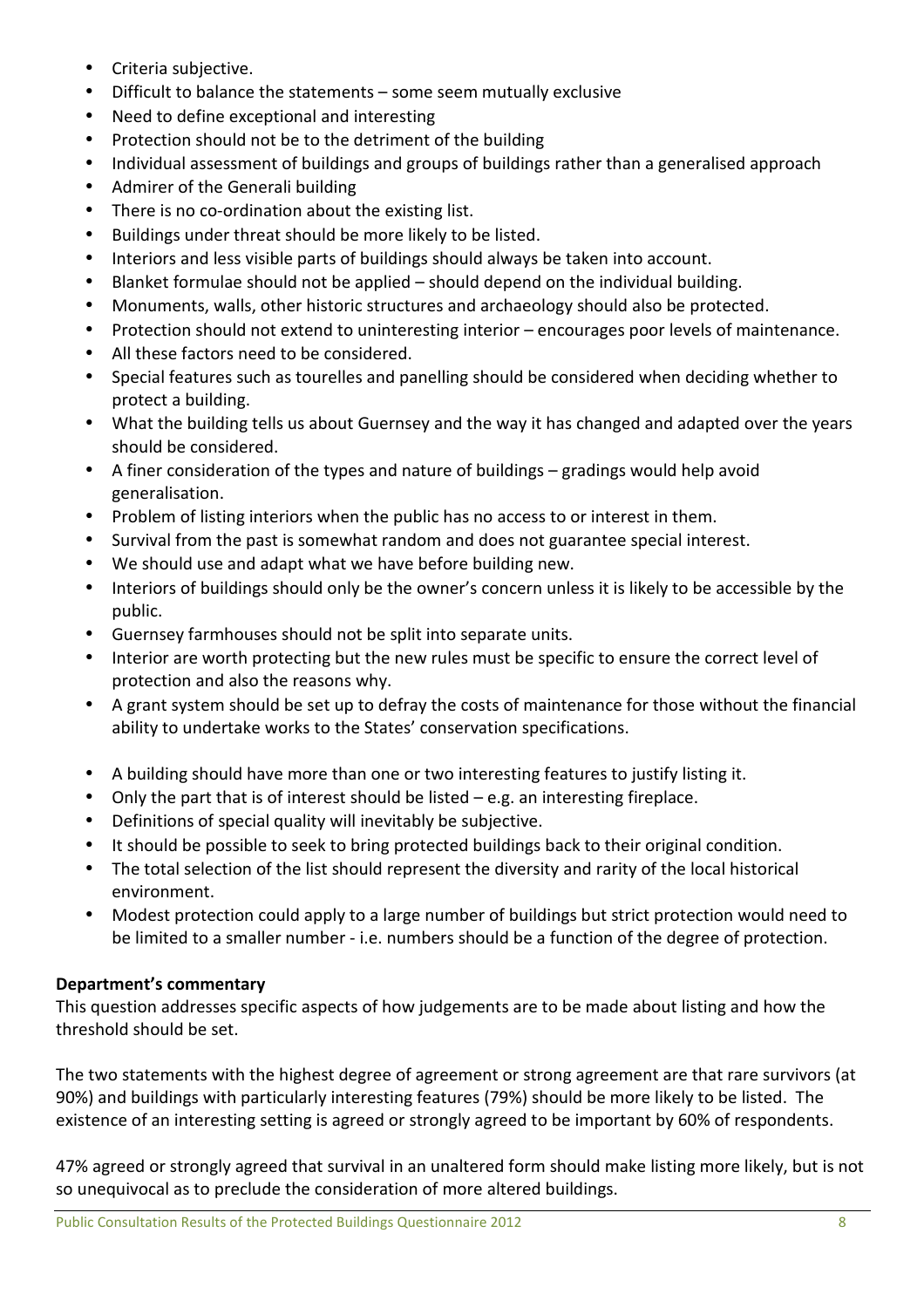The proposition that the existence of an interesting interior should make listing more likely was the least well supported, by 44% - a view that is borne out in some of the comments made in relation to this and other parts of the questionnaire.

58% of respondents agreed or strongly agreed that only the most exceptional buildings should be protected. This indicates that the threshold should be set relatively high. Interestingly, only 42% agreed or strongly agreed that if a building were more recent it would need to be more exceptional in quality to merit listing, which bears out the view noted elsewhere in the results that the quality of the building is more critical than its age.

Issues of proportionality, appropriate selection and a balanced approach to change, together with better information/ education about the special characteristics and interest of buildings are all raised under this question.

## Question 5

### Which of these statements do you agree with?

The current system of protected buildings is too strict

52% said they agree 32% said they disagree

It would be helpful to grade protected buildings according to the quality of their special interest

92% said they agree 4.5% said they disagree

Conservation areas are a good way to protect unlisted buildings of character and interest

67% said they agree 19% said they disagree

Parish lists should be introduced to help protect buildings of character and interest that are not of enough quality to include in the protected buildings list

52% said they agree 33% said they disagree

- Conservation area protection needs to take account of the fact that some buildings within them are of little merit
- Justify listings by explaining why a building is protected.
- Parish list would not assist. Buildings should not be ossified.
- UK type grading system would help
- Conservation areas would not carry enough weight to protect special buildings
- Lower grades of building would complicate/slow the planning system grading better
- If a building is important list it rather than use lower forms of listing. Explain in detail why a building is listed to guide future development. Interior of houses should not be too strictly controlled.
- Too much modern intervention (plastic windows etc) have been allowed. But buildings should be allowed to evolve. Too much focus on detail rather than the bigger picture.
- Current list inconsistent and illogical
- Register should be island wide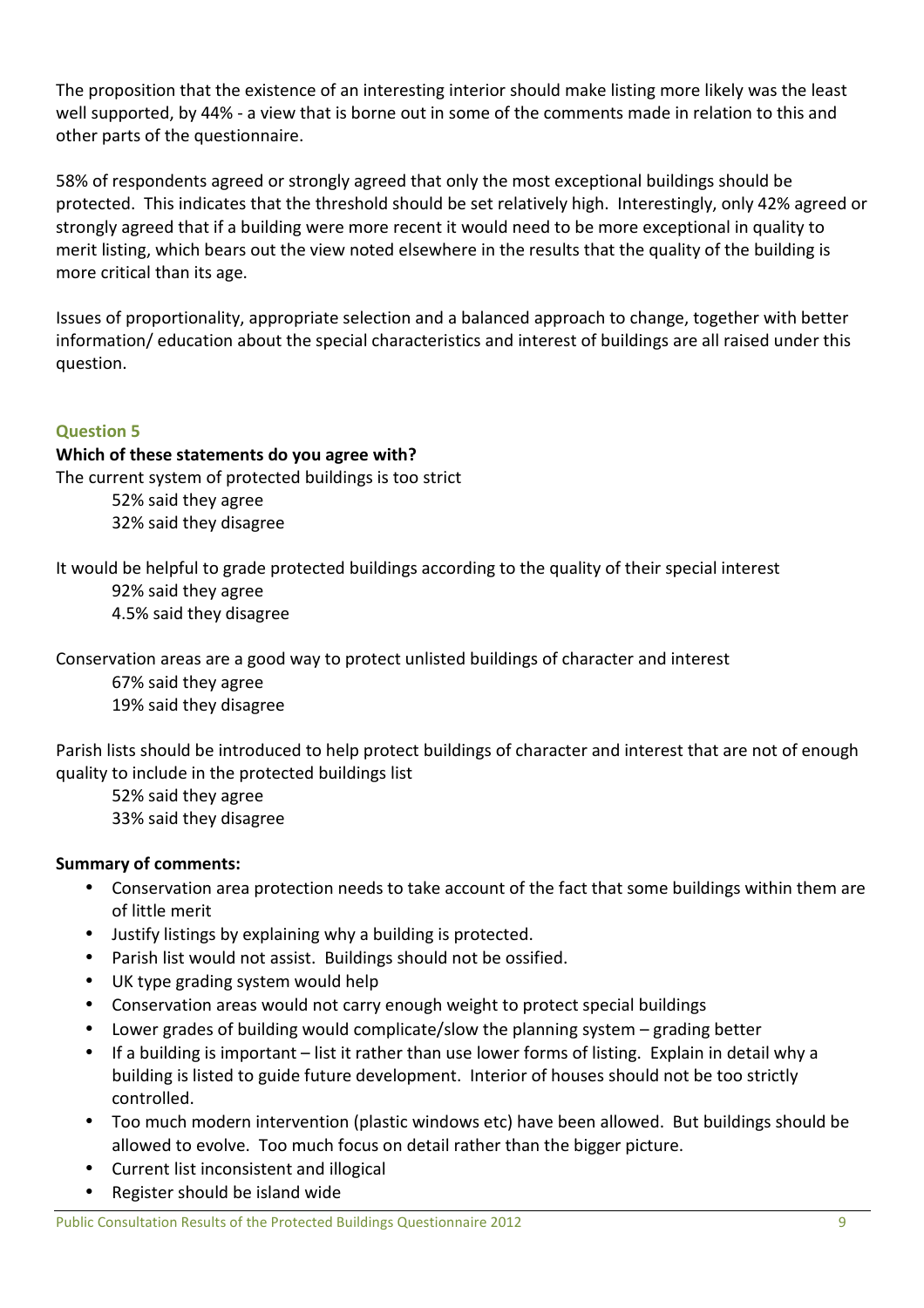- Island list would be more appropriate and consistent, though consultation with parishes would be a good idea
- Account should be taken of the fact that maintaining listed dwellings can be expensive and time consuming because of conservation requirements – some accommodation needs to be made to that.
- It should be made extremely clear what about a building is listed and what is of significance.
- If parish lists or conservation areas are to offer alternative protection, they need to explain to the public clearly how this is to be done.
- Materials conducive/ appropriate to Guernsey should be used for example lots of modern cladding is not.
- 'The system is too strict for those captured and too lax for those missed.'
- Unrealistic protection issues undermine interest in taking on protected buildings and reflect badly on the Department.
- The system needs more leeway in achieving modern standards of living double glazed units in timber frames should be possible.
- A grading system would work if consistent and fair and the public is educated about what it means.
- The protection of historic buildings depends ultimately on the good will of owners and the Environment Department should not adopt a heavy handed and dictatorial stance.
- Up to date listing and Conservation Areas should be sufficient. System not too strict but needs a consistent and pragmatic approach.
- Conservation Areas would need careful definition to provide adequate alternative protection. Protection rather than preservation should be made clear.
- Parish lists unnecessary and open another avenue for inconsistency A policy response that is proportionate to the importance of what is to be protected is what is really required.
- Parish lists would introduce additional regulation and confusion.
- Conservation practice should be interpreted in a constructive way to encourage investment in historic buildings. Parish lists could be an avenue for nimbyism.
- Parish lists will result in inconsistent decisions. Part building listings should be considered.
- There is no role for parish lists protected buildings should be protected.
- Too much fake heritage on the island for example 'The Old Quarter' is a marketing idea with no historical roots.
- A balance is needed between conservation and the need to reduce emissions e.g. double glazing.
- Parish lists will further complicate the process.
- Neighbours should be proactively informed of the status of buildings and of proposed developments – they can be the eyes and ears of the Department.
- The Department must beware of opening compromises which escalate into wholesale change. Protection needs to work in co-operation with building control e.g. accepting craft skills for repairs.
- Decisions on similar properties must be consistent, especially in the same street.
- There should be a sliding scale, giving more flexibility according to the calibre of the building.
- Infringements of planning control that harm historical interest must be more punitive.
- A grading system could provide an understanding of the significance of a building and the likely level of intervention that would be acceptable.
- Parish listing would need to be applied consistently to work. Restrictions should not be so strict as to inhibit innovation. People should be able to enjoy their own property not create a Disney version of history.
- Protected buildings cost a lot to keep up because of unreasonable regulation, while other properties are left in a mess.
- Protection should be an island wide issue.